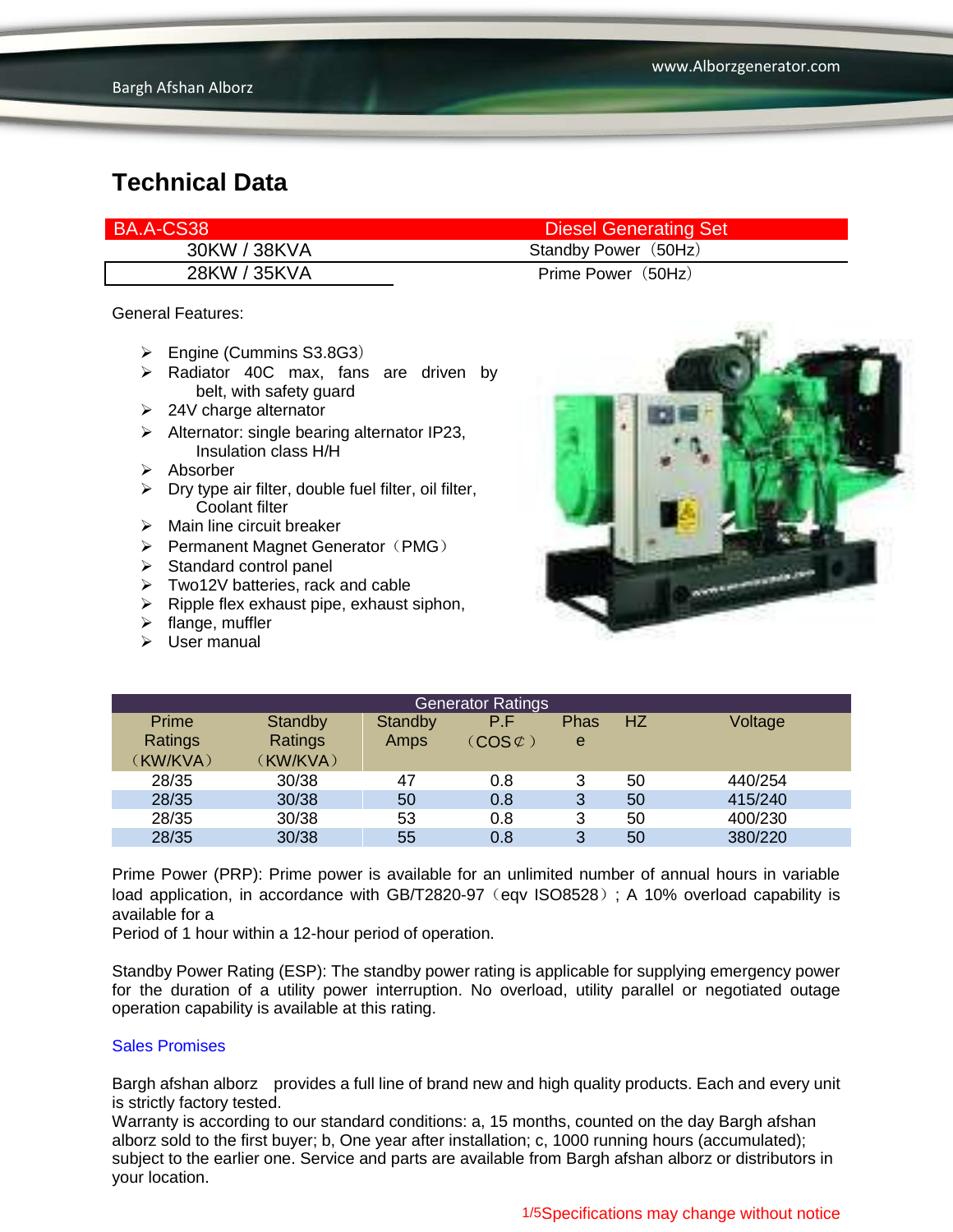| <b>BA.A-CS38</b>                 | <b>Diesel Generating Set</b>  |
|----------------------------------|-------------------------------|
|                                  | <b>ENGINE DATA</b>            |
| Manufacturer / Model:            | Cummins S3.8G3, 4-cycle       |
| Air Intake System:               | Turbocharged and charge aired |
| Fuel System:                     | <b>Natural</b>                |
| <b>Cylinder Arrangement:</b>     | 4 in L                        |
| Displacement:                    | 3.8 <sub>L</sub>              |
| Bore and Stroke:                 | 97 x 128 (mm)                 |
| <b>Compression Ratio:</b>        | 17.5:1                        |
| Rated RPM:                       | 1500rpm                       |
| Max. Standby Power at Rated RPM: | 30KW/40.7HP                   |
| Governor Type:                   | Electronic                    |
|                                  | <b>Fuel System</b>            |
| 100 % (Prime Power) Load:        | 7.3 L/h                       |
|                                  | Oil System                    |
| <b>Total Oil Capacity:</b>       | 9L                            |
| Oil Consumption:                 | $0.019$ (LPH)                 |
| Oil Pressure at Rated RPM:       | 345-483kPa                    |
|                                  | <b>Cooling System</b>         |
| <b>Total Coolant Capacity:</b>   | 8.6L                          |
| Thermostat:                      | 82-93 $°C$                    |
| Max Water Temperature:           | 104°C                         |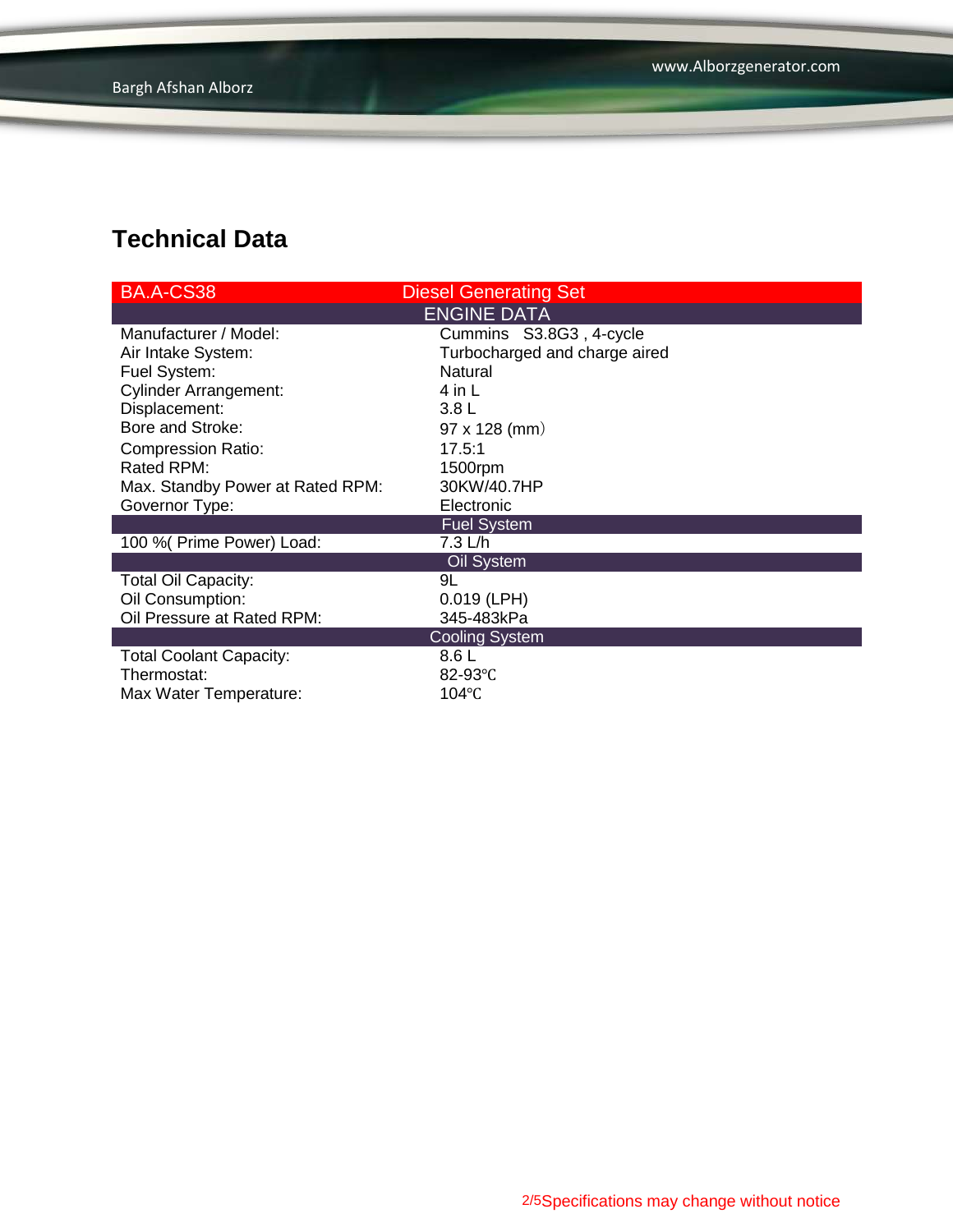| BA.A-CS38                                                          | <b>Diesel Generating Set</b> |
|--------------------------------------------------------------------|------------------------------|
| $\lambda$ ! TEB $\lambda$ ! $\lambda$ TAB ABEA!E!A $\lambda$ TIA)! |                              |

ALTERNATOR SPECIFICATION

GENERAL DATA

Compliance with GB755, BS5000, VDE0530, NEMAMG1-22, IED34-1, CSA22.2 and AS1359 standards.

| <b>Alternator Data</b>                        |                                          |  |
|-----------------------------------------------|------------------------------------------|--|
| Number of Phase:                              | 3                                        |  |
| Connecting Type:                              | 3 Phase and 4 Wires, "Y" type connecting |  |
| Number of Bearing:                            |                                          |  |
| Power Factor:                                 | 0.8                                      |  |
| <b>Protection Grade:</b>                      | IP <sub>23</sub>                         |  |
| Altitude:                                     | ≤1000m                                   |  |
| Exciter Type:                                 | Brushless, self-exciting                 |  |
| Insulation Class, Temperature Rise:           | H/H                                      |  |
| Telephone Influence Factor (TIF):             | $<$ 50                                   |  |
| THF:                                          | $<$ 2%                                   |  |
| <b>Voltage Regulation, Steady State:</b>      | ≤±1%                                     |  |
| <b>Alternator Capacity:</b>                   | 38KVA                                    |  |
| <b>Alternator Efficiencies:</b>               | 94.8%                                    |  |
| Air Cooling Flow:                             | 2.69 <sub>m3</sub> /s                    |  |
|                                               |                                          |  |
| <b>GENERATING SET DATA</b>                    |                                          |  |
| <b>Voltage Regulation:</b>                    | ≥±5%                                     |  |
| Voltage Regulation, Stead State:              | ≤±1%                                     |  |
| Sudden Voltage Warp (100% Sudden Reduce):     | ≤+25%                                    |  |
| Sudden Voltage Warp (Sudden Increase):        | ≤-20%                                    |  |
| Voltage Stable Time (100% Sudden Reduce):     | ≤6S                                      |  |
| Voltage Stable Time (Sudden Increase)         | ≤6S                                      |  |
| Frequency Regulation, Stead State:            | ≤5%                                      |  |
| Frequency Waving:                             | ≤0.5%                                    |  |
| Sudden Frequency Warp (100% Sudden Reduce):   | $≤+12%$                                  |  |
| Sudden Frequency Warp (Sudden Increase):      | ≤-10%                                    |  |
| Frequency Recovery Time (100% Sudden Reduce): | ≤5S                                      |  |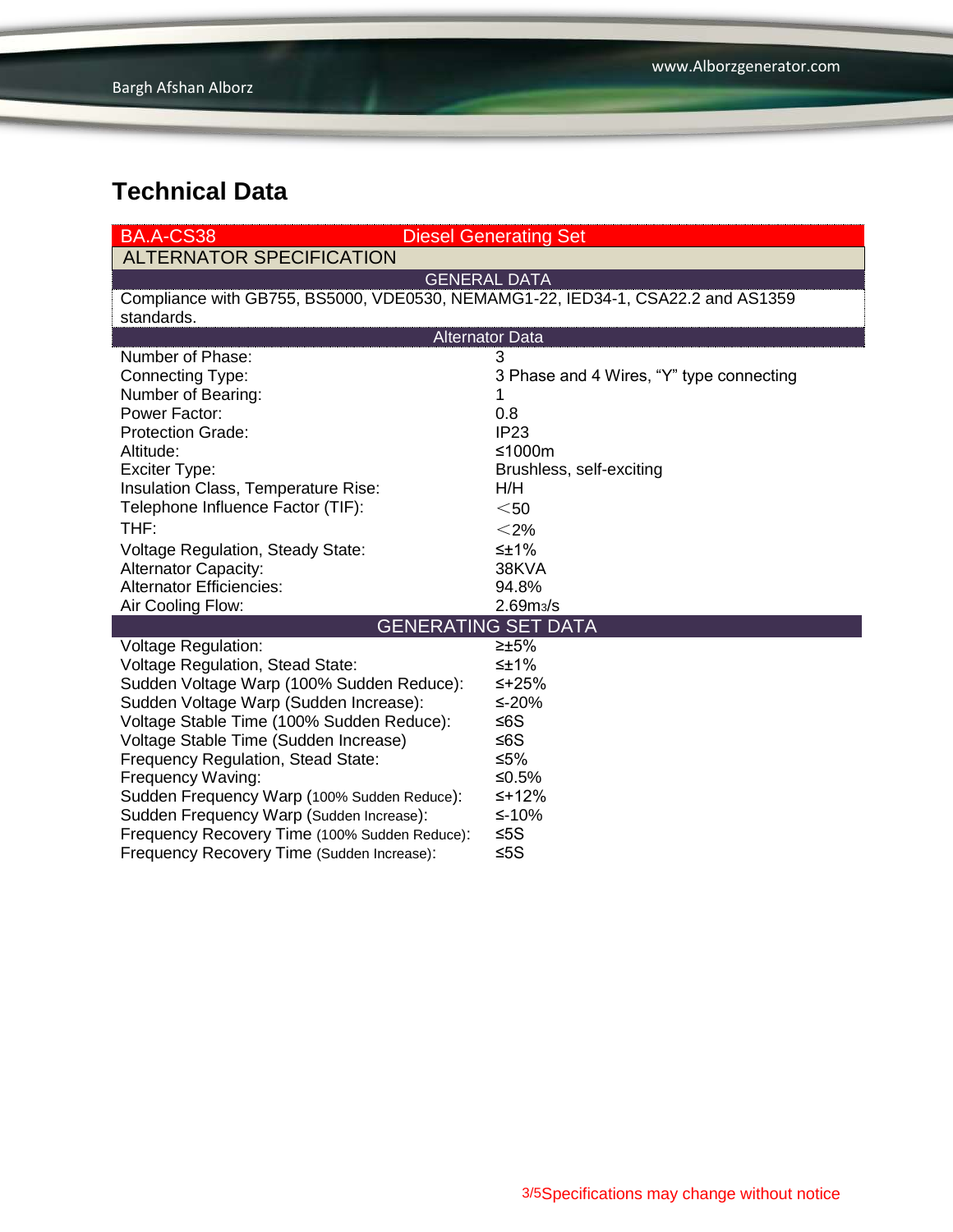| <b>BA.A-CS38</b>                                                                 | <b>Diesel Generating Set</b>                                                                   |                                                                                                              |
|----------------------------------------------------------------------------------|------------------------------------------------------------------------------------------------|--------------------------------------------------------------------------------------------------------------|
| <b>Options</b>                                                                   |                                                                                                |                                                                                                              |
| Engine                                                                           | <b>Fuel System</b>                                                                             | <b>Control System</b>                                                                                        |
| Heater 2KW & 4KW<br>Battery Charger 3.5A & 7A                                    | Daily Fuel Tank<br><b>Base Fuel Tank</b><br><b>Water Separator</b><br><b>Fuel Level Sensor</b> | Auto Control Panel<br><b>Remote Control Panel</b><br>Auto Transfer Switch (ATS)<br><b>Paralleling System</b> |
| Anti-Condensation Heater<br>Drop CT For (Paralleling)                            | Rainproof Type<br>Soundproof Type<br><b>Container Type</b>                                     | <b>Engine Parts Drawing List</b><br><b>Spare Parts</b>                                                       |
| Dimension & Weight                                                               |                                                                                                |                                                                                                              |
| <b>Standard Configuration</b><br>(Open Type)                                     | <b>With Base Fuel Tank</b>                                                                     | Soundproof Type                                                                                              |
| Overall Size: 1700 (mm)<br>$\times 700$ (mm) $\times 1100$ (mm)<br>Weight: 700kg |                                                                                                |                                                                                                              |